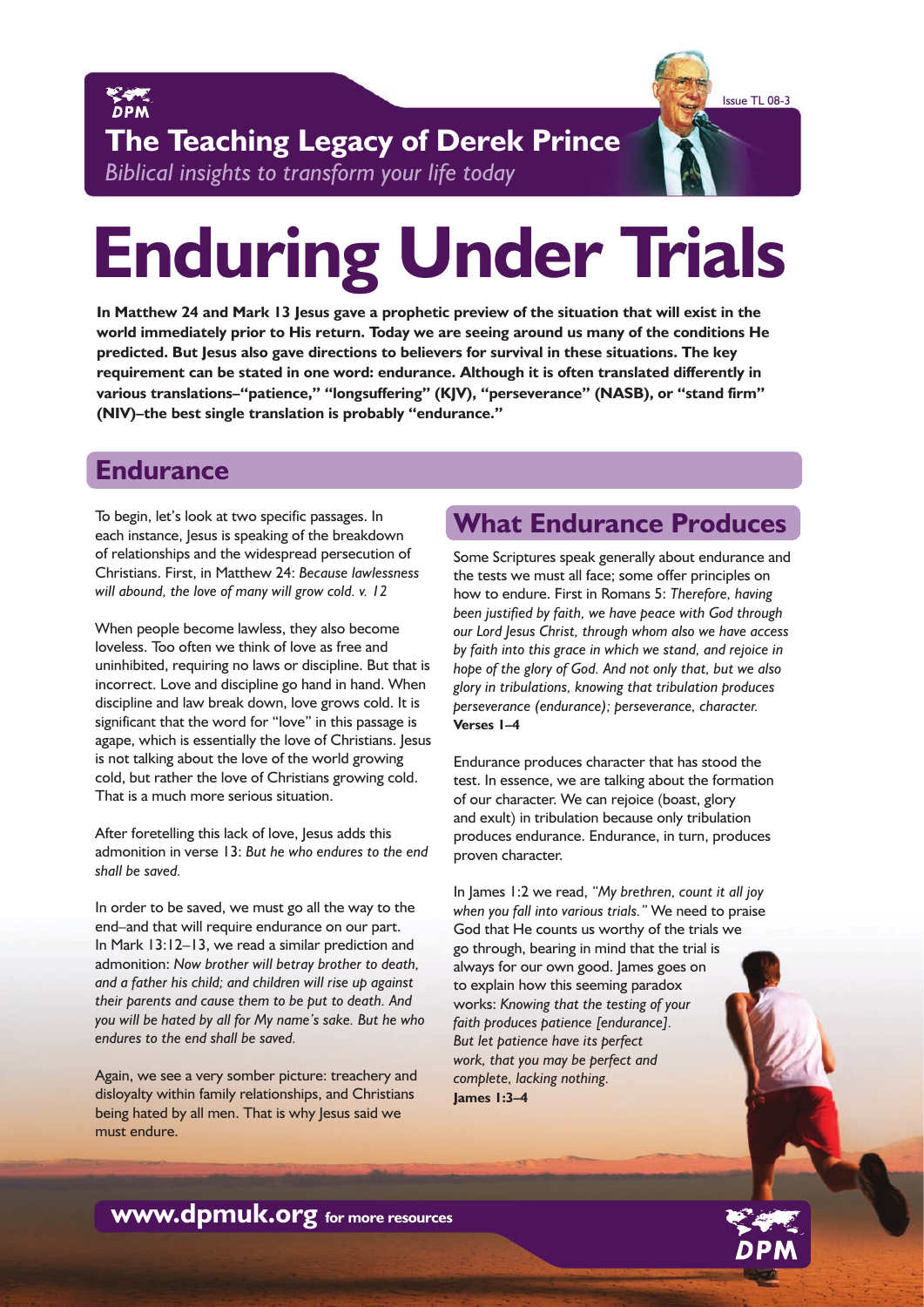

James is saying that if we go through the test and hold out, it will shape every area of our character and personality. It will make us complete, fully-rounded Christians.

One of the great proving grounds for our character development is the close, committed fellowship where we meet every week with the same small group of people. As we share our lives in this context, it often becomes uncomfortably clear that there are some areas in our character that have never been dealt with. If we fail to expose ourselves to others, we can deceive ourselves about untested areas in our character and back off every time we face a test that would expose those areas.

Somebody has said that fellowship is "Roof off, walls down." We don't mind getting the roof off because God sees through the roof anyhow, but we can get pretty uncomfortable when we let the walls down so our fellow Christians can see in. There is no greater proving ground for our Christian character than close, committed fellowship with believers.

# **The Tests**

What are the tests that we will have to go through? One very simple outline is found in Matthew 13, the wellknown parable of the sower who spread the seed. In this parable, Jesus speaks about the different kinds of soil, each representative of a different kind of person who hears the Word of God.

Describing how some seed falls by the wayside and is devoured by birds before it can enter the ground, and other seed falls on rocky ground and among thorns, Jesus explains the type of person represented by each of these situations.

*When anyone hears the word of the kingdom, and does not understand it, then the wicked one comes and snatches away what was sown in his heart. This is he who received seed by the wayside.* **Matthew 13:19**

The seed never gains entrance into this person's life at all, but just lies on the ground until a bird comes along and picks it up.

Jesus then goes on to describe two kinds of persons who did receive the seed and began to produce fruit. However, the fruit eventually came to nothing because they failed to pass the tests to which they were subjected. The first group were those who had "stony places"; the second group were those who had "thorns."

*But he who received the seed on stony places, this is he who hears the word and immediately receives it with joy; yet* 

**For more resources visit www.dpmuk.org**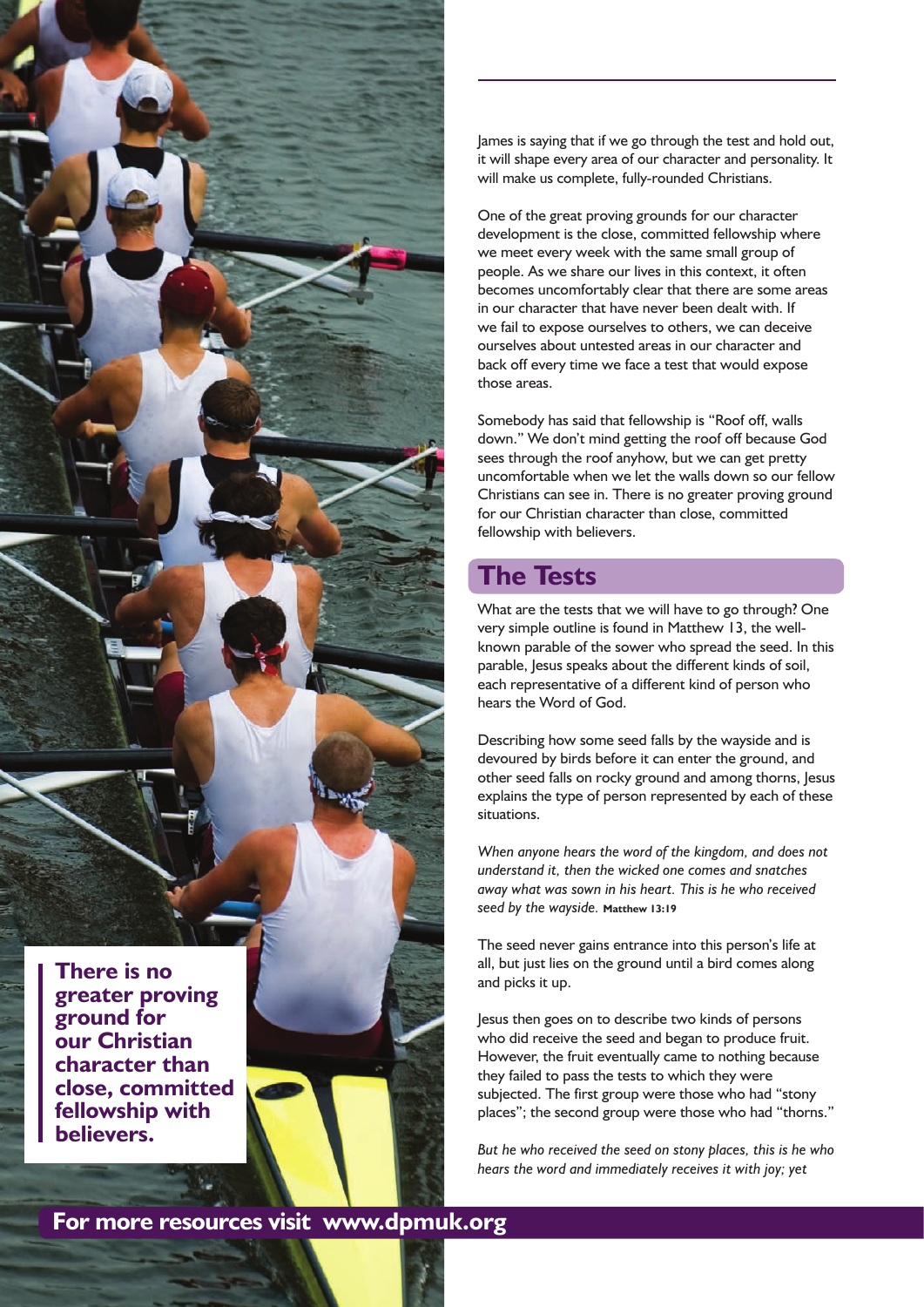*he has no root in himself, but endures only for a while. For when tribulation or persecution arises because of the word, immediately he stumbles. Now he who received seed among the thorns is he who hears the word, and the cares of this world and the deceitfulness of riches choke the word, and he becomes unfruitful.* **Matthew 13:20–22**

Very simply stated, there are two kinds of tests: when life is too hard and when it is too easy. The first test is persecution; the second is prosperity. Some people cannot stand the persecution; some cannot stand the prosperity. Some people can make it when they are persecuted, but when God

blesses them with a beautiful home, two cars and a boat, they get much more wrapped up in the things of this world than in the Kingdom of God.

There are others who receive the Word with joy, speak in tongues, give their testimony everywhere, and prophesy–they bask in the blessings of God. But a few months later you can't find them because the moment opposition came, they just wilted away.

The truth is, we have to endure both tests. We will be tested by tribulation and also by success, and we must hold out through both. Let me give four suggestions concerning the biblical way to achieve endurance.

#### **1. A Firm Commitment**

The first one is that we make a *wholehearted commitment* to Jesus Christ without any reservations. This is the way a normal Christian walk should begin.

Here are two scriptural exhortations to new converts. The first, in Acts 11:23, records what Barnabas said to a new group of Christians in the city of Antioch: *When he came and had seen the grace of God, he was glad, and encouraged them all that with purpose of heart they should continue with the Lord.*

The key phrase, "purpose of heart," indicates that you must really make up your mind to stick with the Lord, regardless. If your friends don't, you will. Even if your family doesn't, you will. That is the purpose of heart we need.

Then, in Acts 14:22, we find Barnabas and Paul exhorting new converts in a similar way: *Strengthening the souls of the disciples, exhorting them to continue in the faith, and saying, "We must through many tribulations enter the kingdom of God."*

New converts need to know there is no other way into the kingdom of God except through tribulation. I

understand "the kingdom of God" in two senses: There is the future kingdom, which Jesus will bring and establish; but there is also the kingdom that we enter and live in now. And it is through much tribulation that we come into kingdom living. We

will be subject to pressure in every area **We will be tested** of our lives.

> When people come to the Lord, we owe it to them to warn them that if they are going to move into kingdom living, it will be through tribulation and opposition. It is unfair to tell new converts that when they come to Jesus

all of their problems are solved. The fact is, they will have problems as Christians that they never before knew existed. A firm commitment to the Lord Jesus Christ will be necessary to endure these trials.

### **2. Focusing on the Eternal**

The second principle of endurance is found in Hebrews 11:27, which refers to Moses, who grew up in Egypt destined to inherit the throne as the son of the Pharaoh's daughter. He had education, wealth, social privilege–in fact, everything the world could offer. But at the age of forty he turned his back on it, fled from Egypt, and spent the next forty years looking after a few sheep in the back side of the desert. The verse says of Moses: *By faith he forsook Egypt, not fearing the wrath of the king; for he endured as seeing Him who is invisible.*

That is the essence of endurance: *seeing Him who is invisible.* 

Faith is the faculty that enables us to see that which is invisible. It is related to the unseen, *"the conviction of things not seen"* (Hebrews 11:1, NASB). If we are to hold out, the unseen world must be more real to us than the seen. Otherwise, we will fall in love with the world system and turn our back on the unseen realities of God's kingdom.

In 2 Corinthians 4:17–18, we read: *For our light affliction, which is but for a moment, is working for us a far more exceeding and eternal weight of glory, while we do not look at the things which are seen, but at the things which are not seen. Things which are seen are temporary, but the things which are not seen are eternal.*

It is important to see that affliction only works out God's purpose for us while we keep our eyes on the unseen. The unseen is the eternal and does not change. Spend time with your Bible. Read it, meditate on it, live in it, believe it, ask the Holy Spirit

#### **by tribulation and also by success, we must hold out through both**